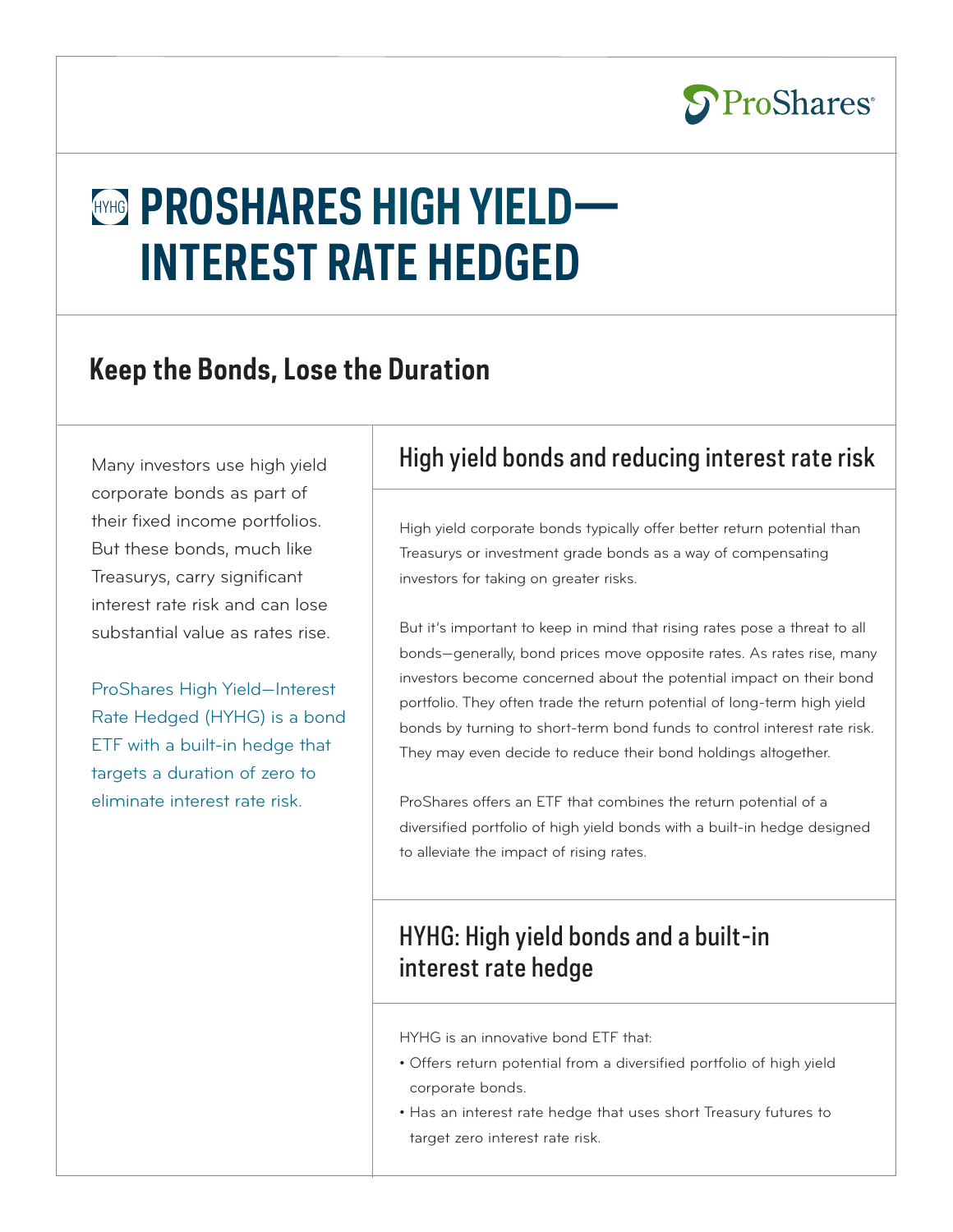### How HYHG seeks returns while fighting against rising rates

### A diversified portfolio of high yield bonds to generate returns

Many investors with a stronger tolerance for risk use high yield corporate bonds as a way of seeking additional returns in their fixed income portfolios.

HYHG seeks to track the FTSE High Yield Grade (Treasury Rate-Hedged) Index:

- A diversified portfolio of dollar-denominated highyield corporate bonds from both U.S. and foreign issuers.
- Bonds must have at least a \$1 billion issue size and at least one year until maturity
- May not allocate more than 2% to any single issuer and cannot exceed two issues from each issuer.
- Bonds rated a maximum of Ba1/BB+ and minimum of Ca/C by either Moody's or S&P.

While the portfolio of high yield bonds may offer additional return potential, high yield bonds are subject to substantial interest rate risk.

#### Short Treasury futures to hedge against rising interest rates

To fight the effects of rising interest rates, HYHG's index shorts U.S. Treasurys as a built-in hedge. The hedge is designed so that the combined portfolios target a duration (a measure of price sensitivity to interest rate changes) of zero.

That means HYHG targets zero interest rate risk.

To replicate the index's hedge, ProShares HYHG:

- Blends short positions in 2-year, 5-year, and 10-year Treasury futures, to hedge across a significant portion of the yield curve.
- Rebalances monthly to target zero duration.

### Unlike short-term bond funds, HYHG targets a duration of zero

Duration measures a bond portfolio's price sensitivity to interest rate changes. When rates rise, bond prices fall. Many investors turn from long-term toward short-term bond funds to reduce their portfolio's duration. While shortterm funds may fare better than long-term, they still have interest rate risk and will be hurt as rates rise.

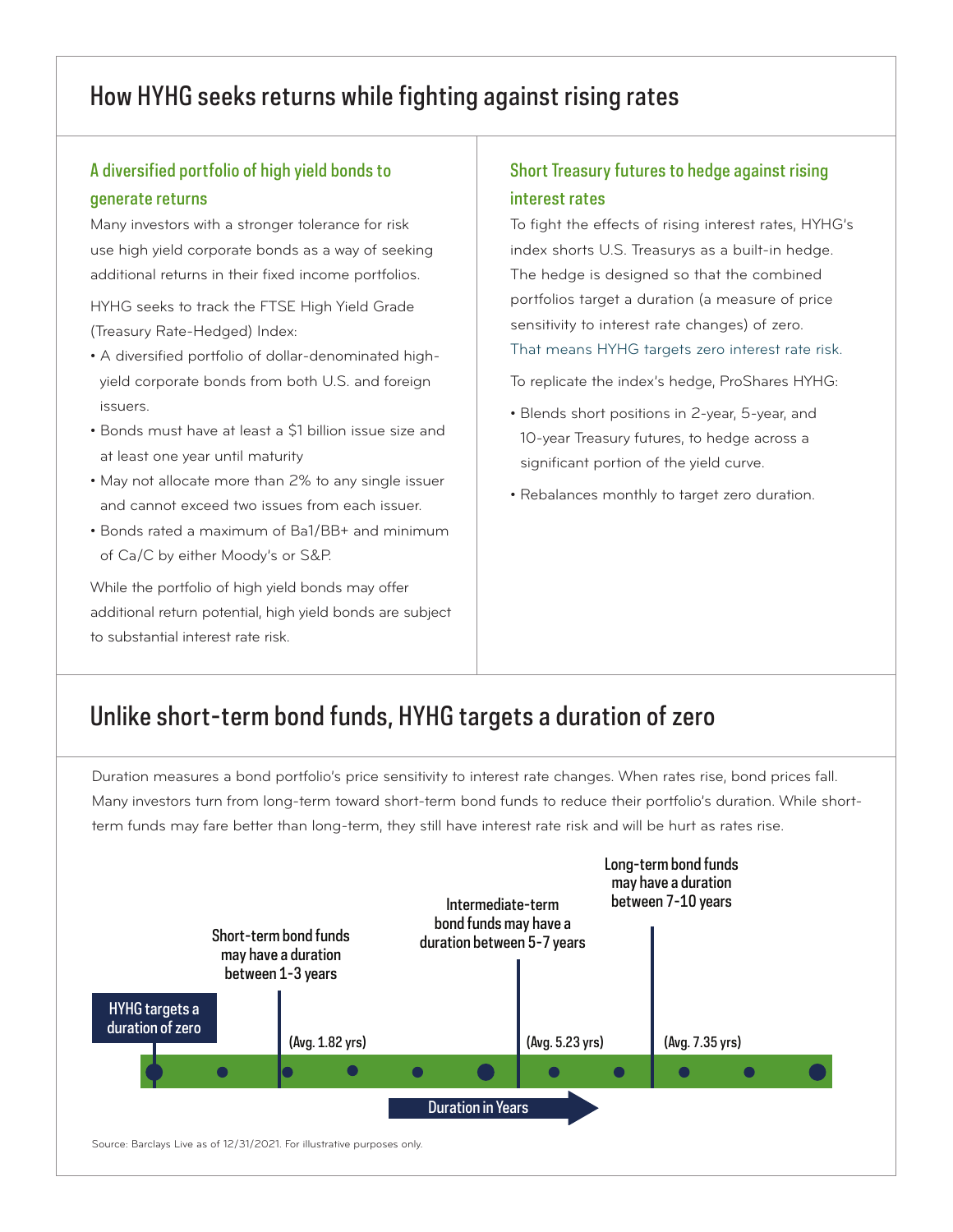Ticker Symbol: HYHG

Intraday Symbol: HYHG.IV

Bloomberg Index Symbol: CFIIHYHG

Investment Objective: HYHG seeks investment results, before fees and expenses, that track the performance of the FTSE High Yield (Treasury Rate-Hedged) Index.

Inception: 5/21/2013

### About the ETF Advantages of HYHG

#### The return potential of high yield bonds

HYHG's returns are generated by exposure to the credit risk of a diversified portfolio of high yield corporate bonds.

#### A built-in hedge targeting zero interest rate risk

HYHG uses short positions in three different Treasury futures across the yield curve to target zero duration, effectively hedging against interest rate risk. (Note that the cost of this hedge is reflected in the net asset value of the ETF, not in the yield.)

#### Lower sensitivity to rate changes than short-term bonds

By targeting a duration of zero, HYHG seeks to have almost no sensitivity to rising rates. Unlike short-term bond funds that still have interest rate risk, HYHG should be less sensitive to rate changes.

### Potential risks

#### **Performance**

There is no guarantee that the fund or its index will achieve intended objectives. Performance of the index could be particularly poor in a risk averse, flight-to-quality environment.

#### Credit risk

The fund is not designed to mitigate credit risk or other factors, which may have a large impact on high yield bonds.

#### Hedge risk

The short Treasury exposure may not completely eliminate the interest rate risk of the long high yield bond positions. If rates decline, an unhedged investment in the same high yield bonds will outperform the fund.

#### Short sales

The short Treasury positions should lose value as Treasury prices increase.

#### Other risks

For more on risks, obtain a prospectus from your financial professional or visit ProShares.com.